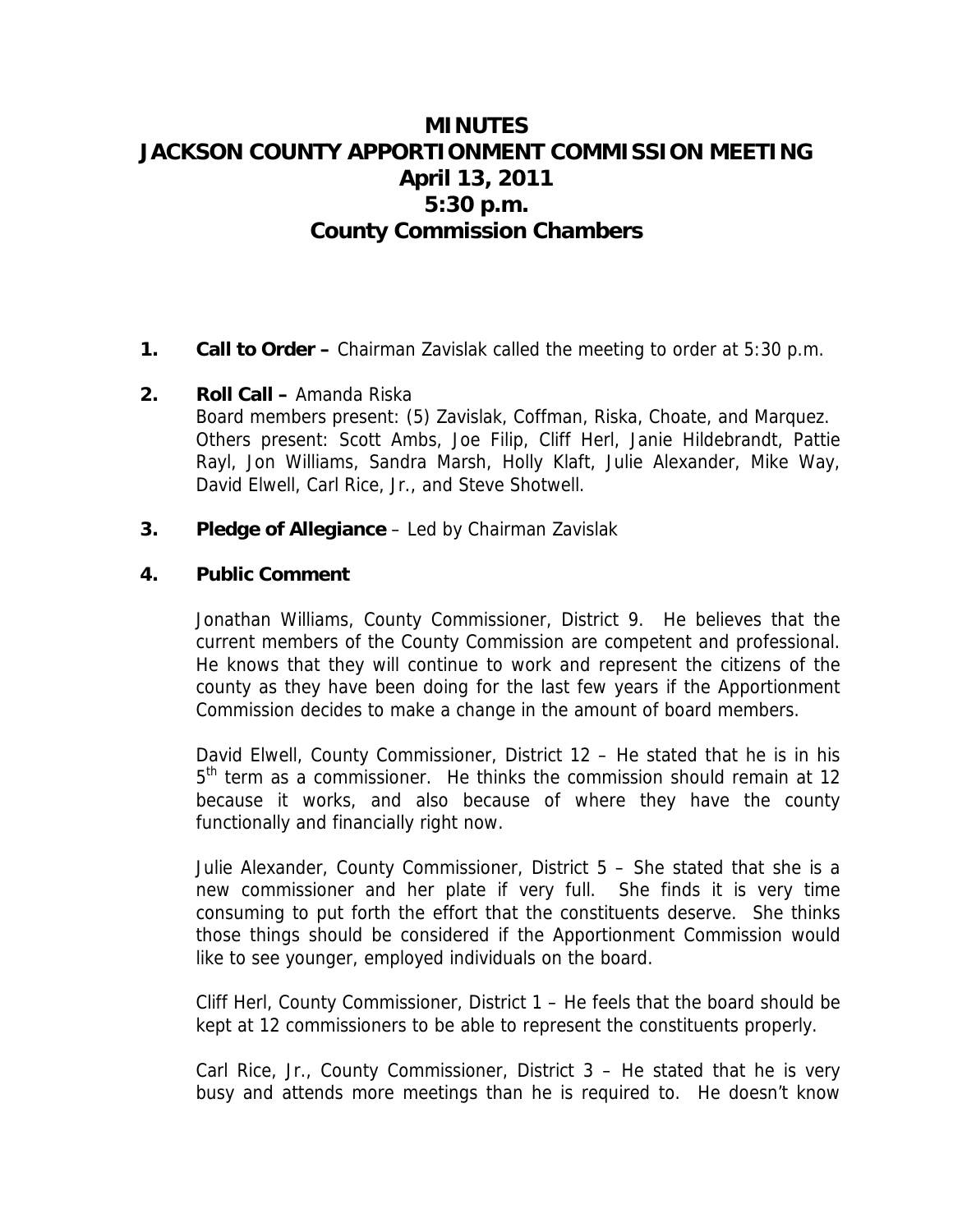what the purpose or need would be to reduce the commission from 12 members unless there would be a significant savings.

- **5. Approval of the March 29, 2011 Meeting Minutes** Moved by Coffman, seconded by Choate to approve the minutes as presented. Motion carried.
- **6. Review Commission Responsibilities Mandated vs. Non-Mandated Boards/Commissions/Committees –** Chairman Zavislak asked if there were any questions on the list of responsibilities that Acting Administrator/Controller Adam Brown provided. Hank Choate requested a brief synopsis of the board's primary purpose. Board of County Commissioners Chairman, Steve Shotwell, provided his interpretation and answered questions.

Chairman Zavislak read the guidelines for apportionment [MCL 46.404].

Discussion was held regarding the range of divergence.

**7. Review Maps - Potential Districts 9, 11, and 12 –** Scott Ambs presented the maps of the potential districts.

# **8. Public Comment**

Jonathan Williams, County Commissioner, District 9, doesn't feel that the current even-numbered board has been a problem in the past, and believes it can even be an advantage in certain circumstances. He isn't sure that reducing the number of commissioners is the right thing to do, with the county commissioners being the conduit between the people and the government.

David Elwell, County Commissioner, District 12, stated that their pay has only increased one time within the last 10 years. He feels that with the huge amount of work that a commissioner is responsible for, including duties that aren't statutorily required, he thinks that the board should remain with 12 commissioners.

Janie Hildebrandt, Summit Township Clerk, is viewing the process from an elections perspective regarding the other districts (i.e. state offices and school districts) and she stated that she will need help from Scott Ambs to redraw the precinct boundaries.

Sandra Marsh would like to see more research done on other counties that currently have an odd-numbered board. She thinks efficiency should always be a major factor – not just during redistricting. Since Jackson County's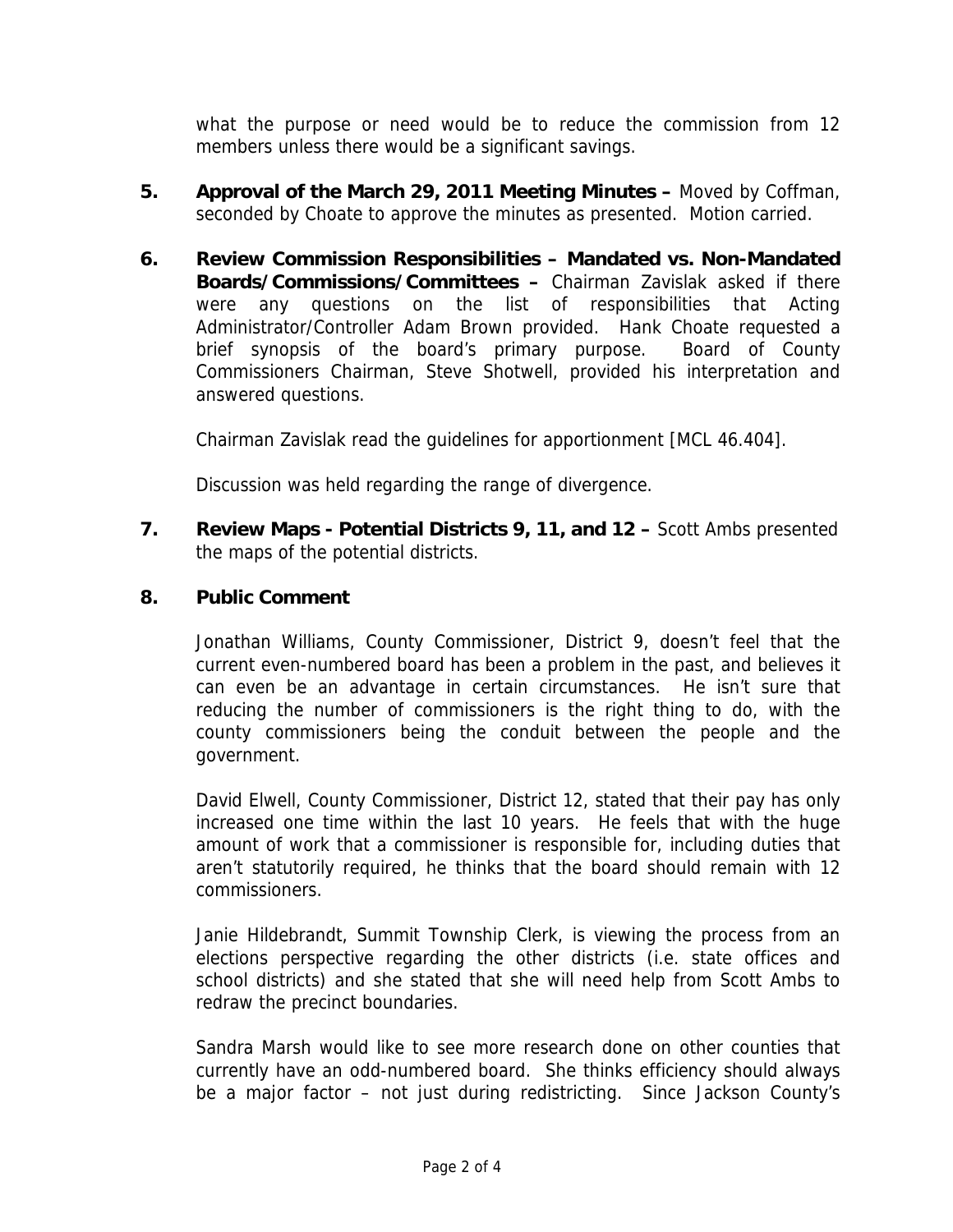population didn't change significantly, she wonders if there is a need to change the size of the commission. She also questioned why all of the commissioners didn't submit a list of their required meetings and duties.

Patricia Rayl clarified that the County Commission serves as both Legislative and Executive branches of government and the oversight of the county is done by an administrator. She likes the proposed map of 9 districts because of the clean lines and believes it would help to eliminate potential disenfranchising.

Carl Rice, Jr., County Commissioner, District 3, thinks that the map of 9 districts cuts a lot of communities in half. He also stated that it takes a lot of homework, in addition to attending the meetings, to do the job of county commissioner properly.

Cliff Herl, County Commissioner, District 1, believes that the current commissioners are very knowledgeable and oversee the county very well. He believes reducing he number would be a mistake.

Mike Way, County Commissioner, District 11, spoke regarding the amount of meetings commissioners attend, as well as ad hoc committees. He believes that if the number of commissioners is reduced, their ability to represent will be watered down and the people it will affect will be the citizens. He stated that he did not run for commissioner for the money. He did it to help people, and stated that he will work for free if he needs to.

# **9. Other**

Karen Coffman explained the commission's responsibility to perform their due diligence, and how this process has been a matter of discovery and exploration and not about any one particular member. She stated that she is asking the questions she's asked to ensure that she has a clean and clear knowledge base to start from.

Chairman Zavislak added to Karen Coffman's comment that in reviewing the court cases, one of the real standards in addition to population, is whether or not the commission performed their due diligence.

Hank Choate clarified that he asked for the budget numbers, not only because he needed the information, but he also wanted to make that information available to the public.